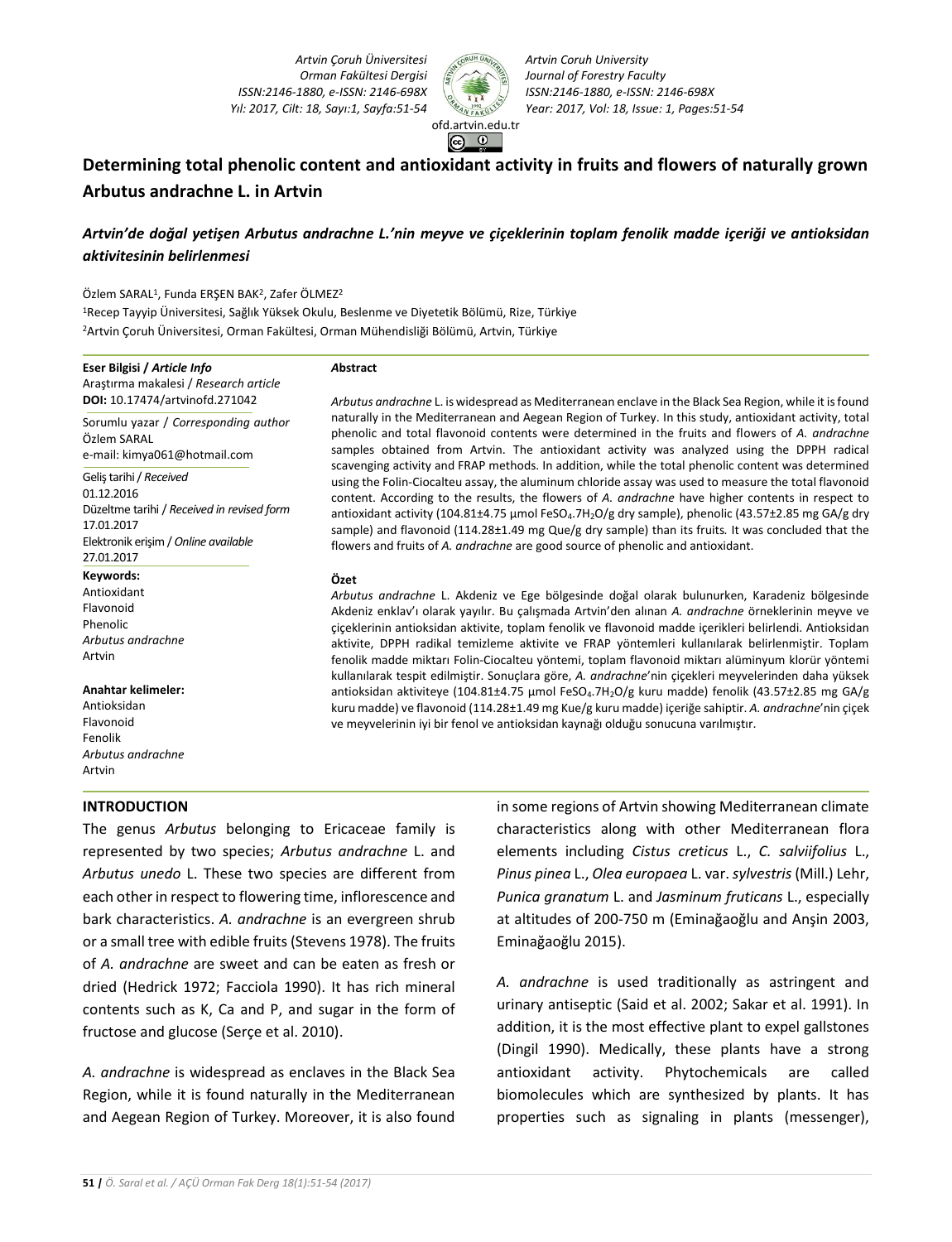antioxidant, antimicrobial, stress-resistant agents, protective against insecticides and herbicide (Treutter 2006; Yang et al. 2011; Costa et al. 2013). Phytochemicals can be found especially in vegetables and fruit phenolics, flavonoids and carotenoids. These compounds show a high correlation with antioxidant activity (Einbond et al. 2004). Many studies have shown that high concentrations of phenolics and flavonoids reduce the risk of diseases such as cardiovascular disease (Neil 2008), cancer (Wen et al. 2014), cirrhosis (Saral et al. 2016).

Phenolic compounds in *A. unedo* fruits (Ayaz et al. 2000; Özcan and Hacıseferoğulları 2007; Pallauf et al. 2008; Işbilir et al. 2012; Mosele et al. 2016), leaves (Kıvcak et al. 2001; Malheiro et al. 2011; Nenadis et al. 2015; Moualek et al. 2016), flowers (Işbilir et al. 2012) and roots (Djabou et al. 2013) are well documented. However, number of such studies in *A. andrachne* is very limited. Total phenolic content and antioxidant activity were studied in various parts of *A. andrachne* plants (Tawaha et al. 2007; Kırca and Arslan 2008; Özgen 2009; Serçe et al. 2010; Ergun et al. 2014). In these studies the flowers were not included except Ergun et al. (2014), where antioxidant activity was studied using DPPH. To our knowledge there is no study conducted on flavonoid content in the fruits, or flavonoid and phenolic contents, and antioxidant activity using FRAP analysis in the flowers of *A. andrachne*. In addition, all previous studies employed samples were from the Mediterranean and the Aegean region. Enclave *A. andrachne* population in Artvin has never been studied for total phenolic content and antioxidant activity. Therefore, the goal of this study is to determine phenolic content, flavonoid content and antioxidant activity in *A. andrachne* fruits and flowers from the plants naturally found in northeastern Turkey.

### **MATERIALS and METHODS**

### **Preparation Samples**

The flowers and fruits of *A. andrachne* were collected near Fıstıklı Village (Artvin) in May and December of 2014, respectively. Fruits were collected at red stage. Herbarium samples were deposited at the Artvin Coruh University Herbarium (ARTH). Taxonomical identification of the plant was made according to Stevens (1978).

The fruits and flowers were dried in the oven at 40°C before analysis. Dry samples were ground with a blender. About 10 g of dried samples were used to prepare methanolic extracts. Then, methanolic extracts were filtered with filter paper and taken filtrates which were used to determine antioxidant activities.

# **Total Phenolic Assay**

The total phenolic content of fruits and flowers were determined by using the Folin-Ciocalteu assay (Slinkard and Singleton 1977). 20 µl of various concentrations of gallic acid (1; 0.5; 0.25; 0.125; 0.0625 and 0.03125 mg/ml) and 20  $\mu$ l methanolic samples (1 mg.ml<sup>-1</sup>), 400  $\mu$ l of 0.5 N Folin-Ciocalteu regents and 680 µl of distilled water were mixed. Then the mixture was vortexed. After following 3 minute incubation, 400  $\mu$ l of Na<sub>2</sub>CO<sub>3</sub> (10%) solution was added and vortexed, then the mixture was incubated for 2 hours. The absorbance of the mixtures was measured at 760 nm. The concentrations of total phenolic compounds were calculated as mg of gallic acid (GA) equivalents per g of the dry weight of samples.

## **Total Flavonoid Assay**

The total flavonoid content was measured by using the aluminum chloride assay (Chang et al. 2002). 0.5 ml of Quercetin (1; 0.5; 0.25; 0.125; 0.0625 and 0.03125 mg/ml) and 0.5 ml samples, 4.3 ml methanol 0.1 ml 10%  $Al(NO<sub>3</sub>)<sub>3</sub>$  and 0.1 ml 1 M  $NH<sub>4</sub>CH<sub>3</sub>COO$  were added and mixed. The mixtures were incubated for 40 minutes. After incubation, the absorbance was measured at 415 nm. The total flavonoid contents of fruits and flowers were expressed as mg quercetin (Que) equivalents per g of dry weight sample.

### **Determination of Antioxidant Activity**

The antioxidant activities of the samples were determined by using FRAP and DPPH methods. The FRAP method is based on the measurement of the iron reducing the capacities of the samples (Benzie and Szeto 1999). The 3 ml of FRAP reagent (containing TPTZ, FeCl<sub>3</sub>, and acetate buffer) and 100 µl of sample were added to the test tube and mixed. After incubated for 4 min at 25°C, the absorbance was measured at 593 nm. The absorbance was compared to the standard curve (100- 1000 µmol/l). The data were expressed as µmol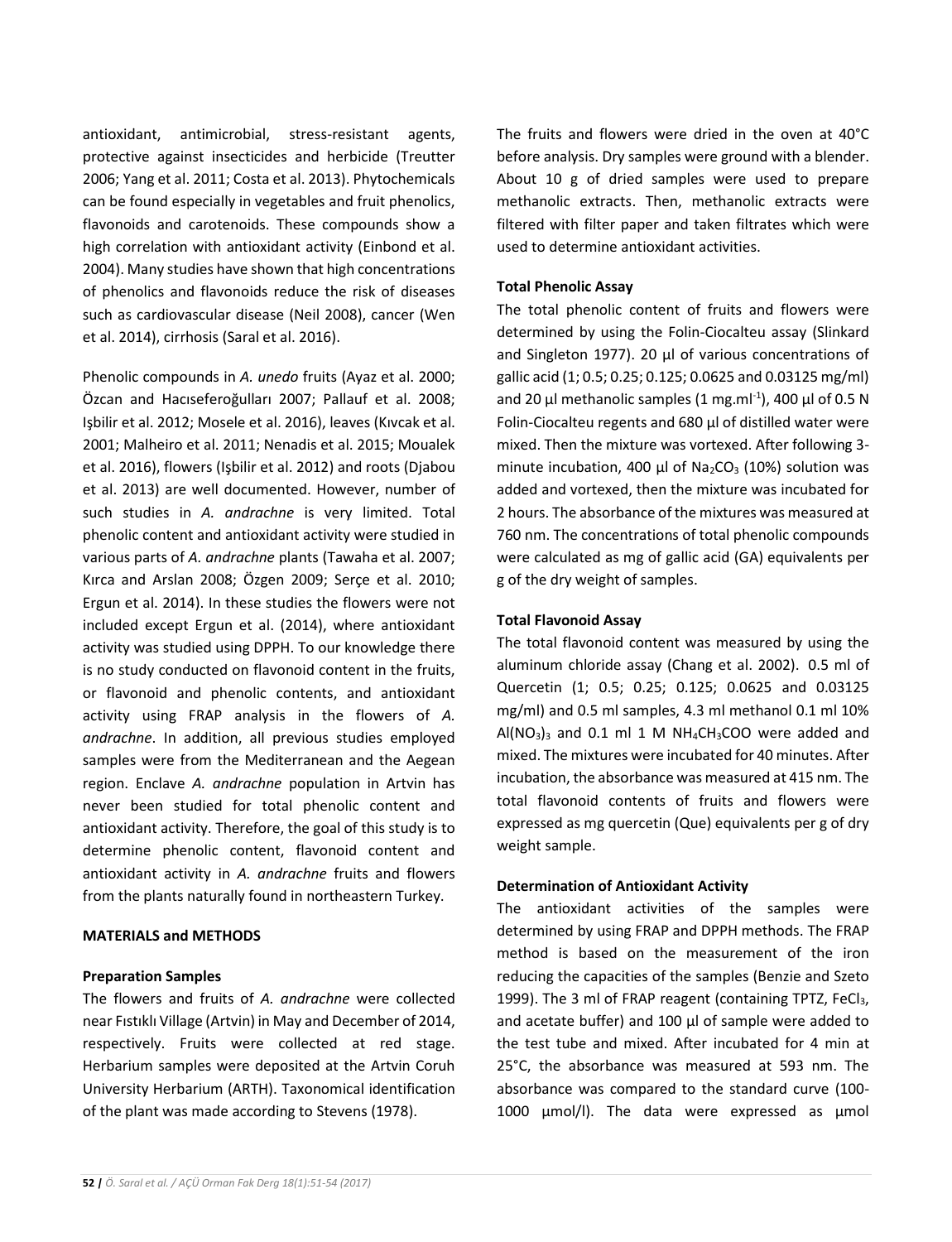FeSO4.7H2O equivalents per gram of dry matter. DPPH (2,2-diphenyl-1-picrylhydrazyl) assay is based on the color change of the DPPH solution from purple to yellow as the radical is deactivated by the antioxidants (Pokorny et al. 2001). Briefly, different concentrations 0.75 ml of parts of sample extracts were mixed with 0.75 ml of a 0.1 mM of DPPH in methanol. The absorbans measured at 517 nm at the end of the incubation period of 50 min. BHT (Butylated hydroxytoluene) is used as standards and the values are expressed as  $IC_{50}$  (mg sample per ml), the concentration of the samples that causes 50% scavenging

of DPPH radical. IC50 values are calculated by linear regression analysis. The lower the IC50 value of DPPH cleaning is so high.

# **RESULTS and DISCUSSION**

The total phenolic content, total flavonoid content and antioxidant activity (FRAP and DPPH assays) of *A. andrachne* fruits and flowers are presented in Table 1 and Figure 1.

**Table 1.** The results of total phenolic and total flavonoid contents, and FRAP assay of *A. andrachne* fruit and flower growing in Artvin

| Sample | <b>Total Phenolic</b> | <b>Total Flavonoid</b> | <b>FRAP</b>                                  |
|--------|-----------------------|------------------------|----------------------------------------------|
|        | (mg GA/g dry weight)  | (mg Que/g dry weight)  | $(\mu \text{mol FeSO}_4.7H_2O/g$ dry weight) |
| Flower | 43.57±2.85            | 114.28±1.49            | 104.81±4.75                                  |
| Fruit  | 7.29±1.02             | $6.17 \pm 0.02$        | 3.41±0.25                                    |



**Figure 1.** The results of DPPH for *A.andrachne* fruit and flower.

It is important to note that this study is the first in determining the total flavonoid contents both in flowers and fruits of *A. andrachne*. In addition, the total phenolic content and antioxidant activity using the flowers of *A. andrachne* were also investigated for the first time in this present research. The results indicated that the flowers of *A. andrachne* growing in Artvin have higher total phenolic content, total flavonoid content and ferric reducing power than its fruits (Table 1).

In earlier studies, total phenolic content and antioxidant activity of various plant parts (excluding flower) were investigated. In a study by Tawaha et al. (2007), out of 51 plant species investigated *A. andrachne* had the highest antioxidant activity (720 $\pm$ 2.7 µmol TE/g dry weight) and total phenolic content (57.6±20.8 mg GAE/g dry weight). The total phenolic content and antioxidant activity (FRAP) in fruit samples of *A. andrachne* were found 2422-4102 µg GA/g fw and 16.8-29.5 mmol/TE g fw, respectively

(Serçe et al 2010). In another study, *A. andrachne* fruits were collected in different maturation stages (green, green-orange, orange-red and red) and compared in respect their antioxidant activity. The results of this study showed that the total phenolic content (3.904 mg GA/kg fw) and the FRAP value (21.8  $\mu$ mol TE/g fw) were the highest at the red stage (Özgen et al. 2009). While *A. andrachne* fruits (red stages) collected from Artvin appear to have higher phenolic content (7.29 mg GA/g dry weight) than those reported earlier (Serçe et al. 2010, Özgen et al. 2009), it should be noted that dried fruit samples were used to determine phenolic content in this study.

Flowers and fruits of *A. andrachne* from Artvin were subjected to DPPH analysis to determine their IC50 values (Fig.1). DPPH radical scavenging activity of the flowers (0.114 mg/ml) was higher than that of the fruits (0.291 mg/ml). Similarly, Okmen (2015) reported higher radical scavenging activity (using ABTS method) in *A. andrachne*  flowers than in the leaves. Furthermore, Kırca & Arslan (2008) and Ergün et al. (2014) also reported high DPPH radical scavenging activity in *A. andrachne* flowers and leaves.

In a similar study, İşbilir et al. (2012) used the other naturally-grown species of strawberry tree, *A. unedo,* and reported that its flowers showed higher total phenolic contents and DPPH radical scavenging activity than its